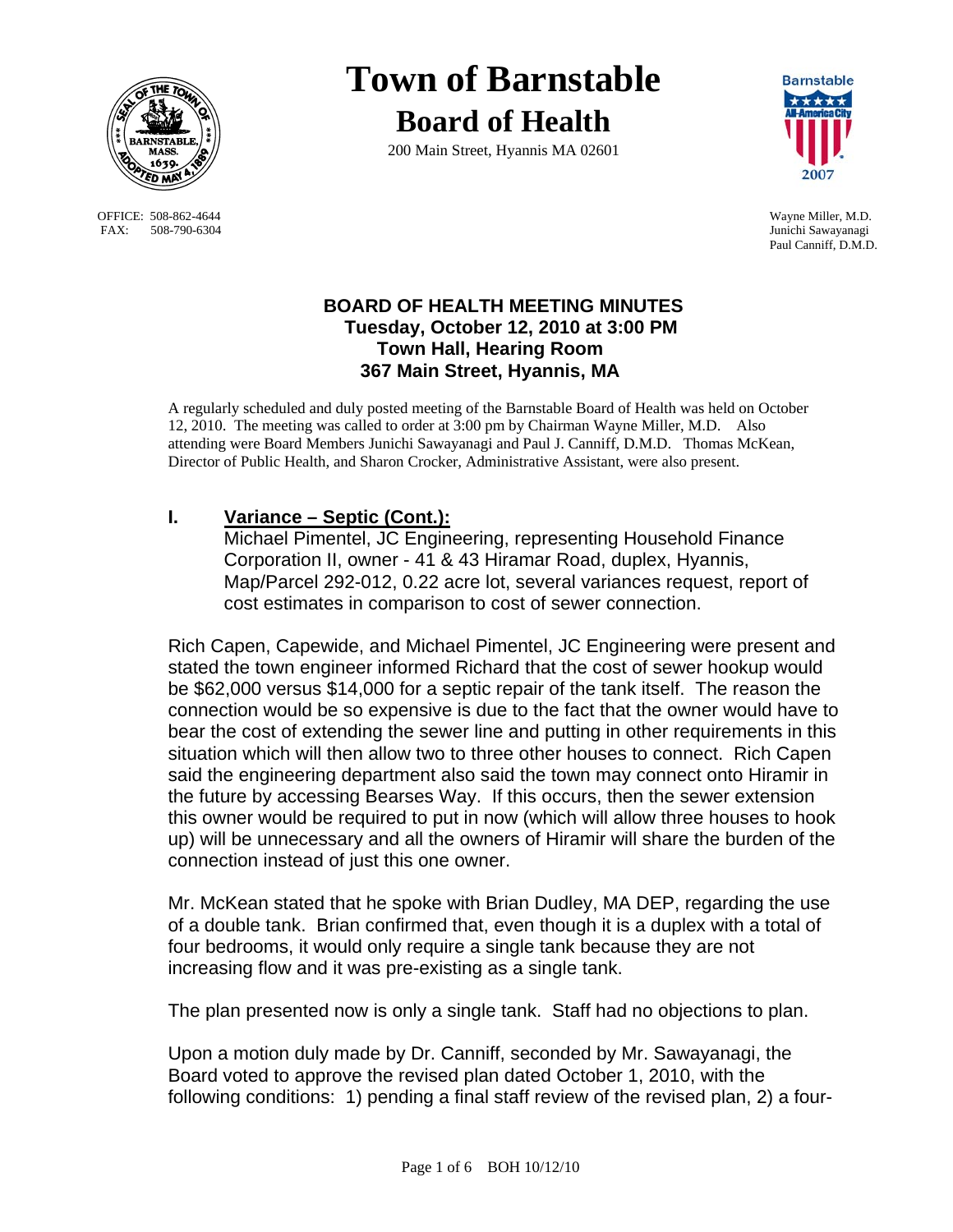bedroom deed restriction be recorded at the Registry of Deeds, and 3) a proper copy of the deed restriction is submitted to the Public Health Division. (Unanimously, voted in favor.)

## **II. Variance – Septic (New):**

 Sarah Ojala, Down Cape Engineering, representing Janice Schade, owner – 265 Fifth Avenue, Hyannis, Map/Parcel 245-037, 0.83 acre parcel, requesting several variances.

Dan Ojala, Down Cape Engineering, was in attendance and presented the plan.

Mr. McKean said the staff had no issues with the plan.

Madeline McDonald, Trustee of property abutting it and is an officer of the Seaside Park and Improvements spoke. She asked for reassurance that this property's system will not further pollute the marsh.

Dr. Miller explained the only other thing they could do differently would be to use an innovative alternative system at a very high cost. The proposed plan is well within the Title V requirements and with the study they have done with the high tides, the proposed solution has been carefully drawn. The best answer for a sewer treatment in this location would be to install sewer.

Upon a motion duly made by Dr. Canniff, seconded by Mr. Sawayanagi, the Board voted to approve the plan with the following conditions: 1) four bedroom deed restriction, and 2) a proper copy of the deed restriction is submitted to the Public Health Division. (Unanimously, voted in favor.)

## **III. Modification of Comprehensive Permit for Living Independently Forever, Inc – Chapter 40B:**

 Review plan to the Zoning Board for owner, Living Independently Forever, Inc. - 550 Lincoln Road Extension, Map/Parcel 272-025, existing affordable housing development "Life at Hyannis", currently 16 units. The modification seeks to permit a fifth two-story multi-family building. The building would contain four, one-bedroom apartment style units. Each unit is approximately 705 square feet. The new building will include six on-site parking spaces.

No one was present. It was noted by the Board that this project is on sewer and it is a great program.

Mr. McKean said on a site inspection he noted the dumpster(s) were not fenced in.

Letter to be sent to Planning Board with notation that the dumpsters be properly screened and that the Board whole-heartedly approves the project.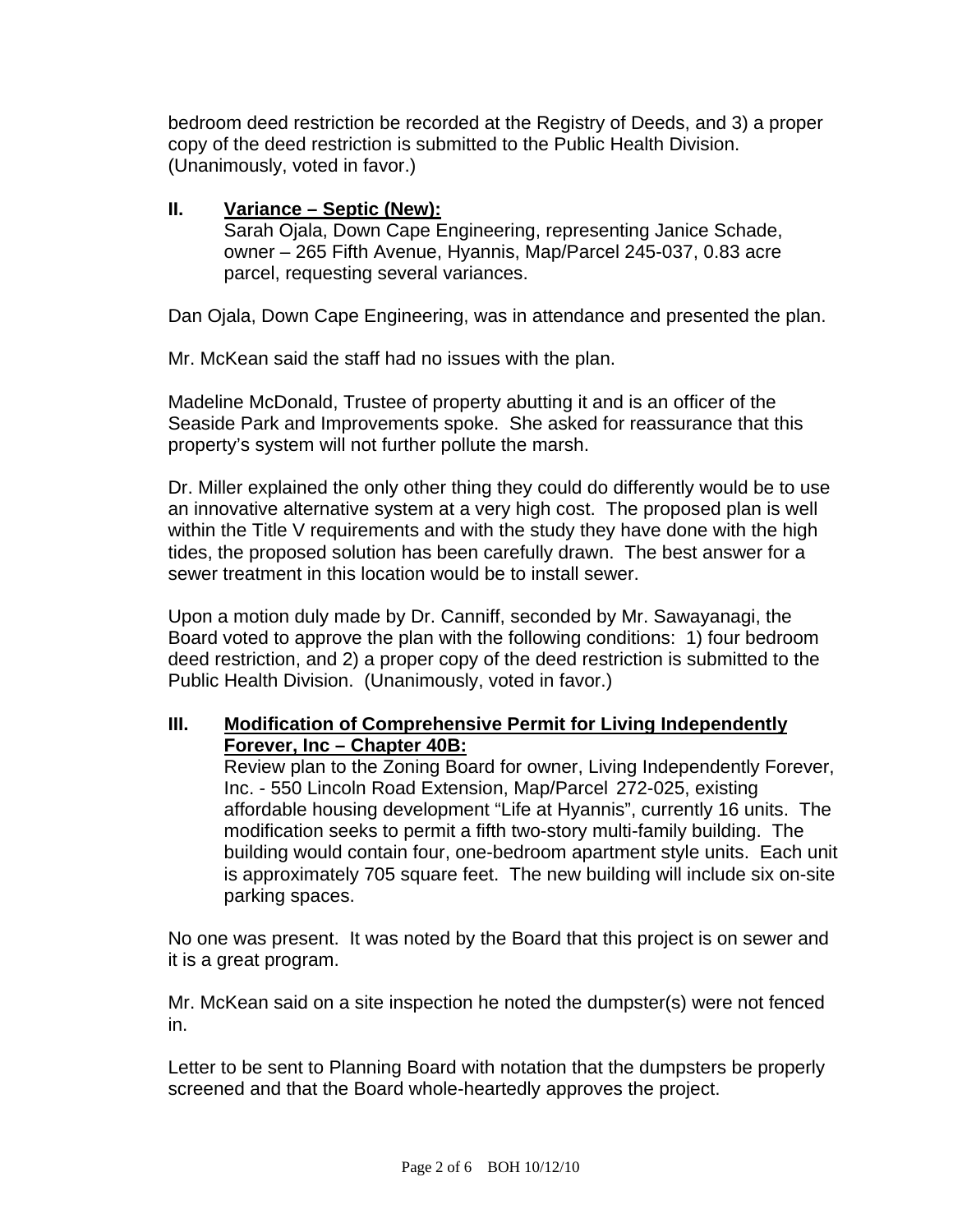# **IV. Variance – Food (New):**

 Temporary Food Event: Susan Nickerson for Cape Cod Commercial Hook Fisherman's Association – Fisherman's Market Cooperative to be held at 3675 Main Street, Barnstable, each Friday from October 15 – November 19, 2010, requesting permission to distribute uncooked seafood.

Susan Nickerson and Amy Morris were present. One of the goals of the project is to bring fisherman and consumers together.

Mr. McKean noted that the food must be kept at 41 degrees. Amy said they do have a specially constructed cooler which is graded to keep ice frozen for a week at a time. All necessary procedures were met.

Upon a motion duly made by Mr. Sawayanagi, seconded by Dr. Canniff, the Board voted to approve the temporary food event. This year, the event will occur each Friday from October 15 – November 19, 2010 (5 individual days). (Unanimously, voted in favor.)

Webpage: www.ccchfa.org

#### **V. Body Art Establishment (New):**

 Lorna J. Berger, operator, of body art business "Great Island Tattoo" (formerly of West Yarmouth), proposes to relocate at 12 Enterprise Rd, Unit# 5, Hyannis.

Lorna Berger said the establishment hopes to open December 1, 2010. They do need to apply for a plumbing permit to hook up the sinks. They have all the proper equipment required by code.

Upon a motion duly made by Mr. Sawayanagi, seconded by Dr. Canniff, the Board voted to approve a body art establishment license for Great Island Tattoo subject to approval by the Public Health Division after a final inspection is satisfactorily completed. (Unanimously, voted in favor.)

# **VI. Body Art Practitioner (New):**

A. Lorna J. Berger – Proposes to practice at a body art business at a new facility, Great Island Tattoo, proposed at 12 Enterprise Rd, Unit # 5, Hyannis.

Lorna Berger was present. All the requirements were met for a body art practitioner. Lorna had a course in Anatomy and Physiology, along with the Skin Course taught in Quincy, MA. Her recommendations were excellent and no problems had occurred in Yarmouth at her current shop.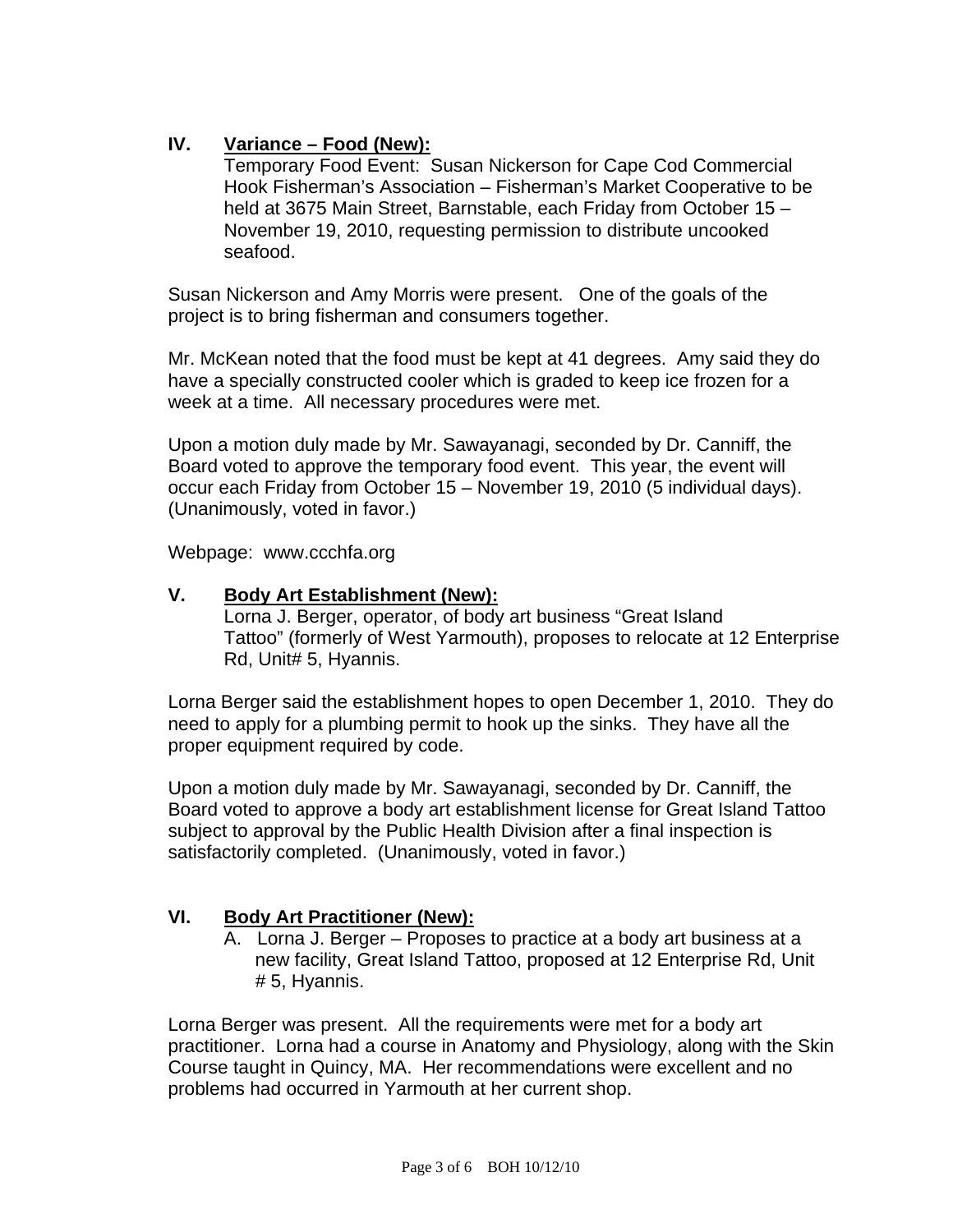Upon a motion duly made by Mr. Sawayanagi, seconded by Dr. Canniff, the Board voted to approve a body art practitioner license for Lorna J. Berger. (Unanimously, voted in favor.)

B. Kenneth W. Tetrault - Proposes to practice at a body art business at a new facility, Great Island Tattoo, proposed at 12 Enterprise Rd, Unit# 5, Hyannis.

Kenneth Tetrault was present. He had met the Wareham requirements by completing a state sponsored course in 2003 in New Bedford for Anatomy. The course was offered as a re-training program. He was unsure who to contact to verify whether it was a New England accredited college program. He also took a course in body piercing at that time. The programs may no longer be in existence with the cut-backs. He had documentation showing he retained 90% of the information taught for Anatomy. Kenneth also took the skin course offered at Quincy, MA on October 6, 2010. The Board of Health in Yarmouth verified he has worked for Great Island Tattoo for two years.

Upon a motion duly made by Mr. Sawayanagi, seconded by Dr. Canniff, the Board voted to approve a body art practitioner license for Kenneth Tetrault pending the satisfactory completion of contacting the references. (Unanimously, voted in favor.)

#### **VII. Variance – Body Art Practictioner (New):**

A. Lacie E. Sasville - Proposes to practice at a body art business at a new facility, Great Island Tattoo, proposed at 12 Enterprise Rd, Unit# 5, Hyannis.

Lacie Sasville was present. She worked in Middleboro for two years beginning in 2008 and in Yarmouth in 2010. Lacie took the Quincy skin course and presented the original certificate. The course was taken October 6, 2010.

Upon a motion duly made by Mr. Sawayanagi, seconded by Dr. Canniff, the Board voted to approve a body art practitioner license for Lacie Sasville pending the validation of her work experience in Middleboro and pending the satisfactory completion of contacting the references. (Unanimously, voted in favor.)

> B. Ahnastasia Jones - Proposes to operate and practice at a body art business at a new facility, Great Island Tattoo, proposed at 12 Enterprise Rd, Unit# 5, Hyannis.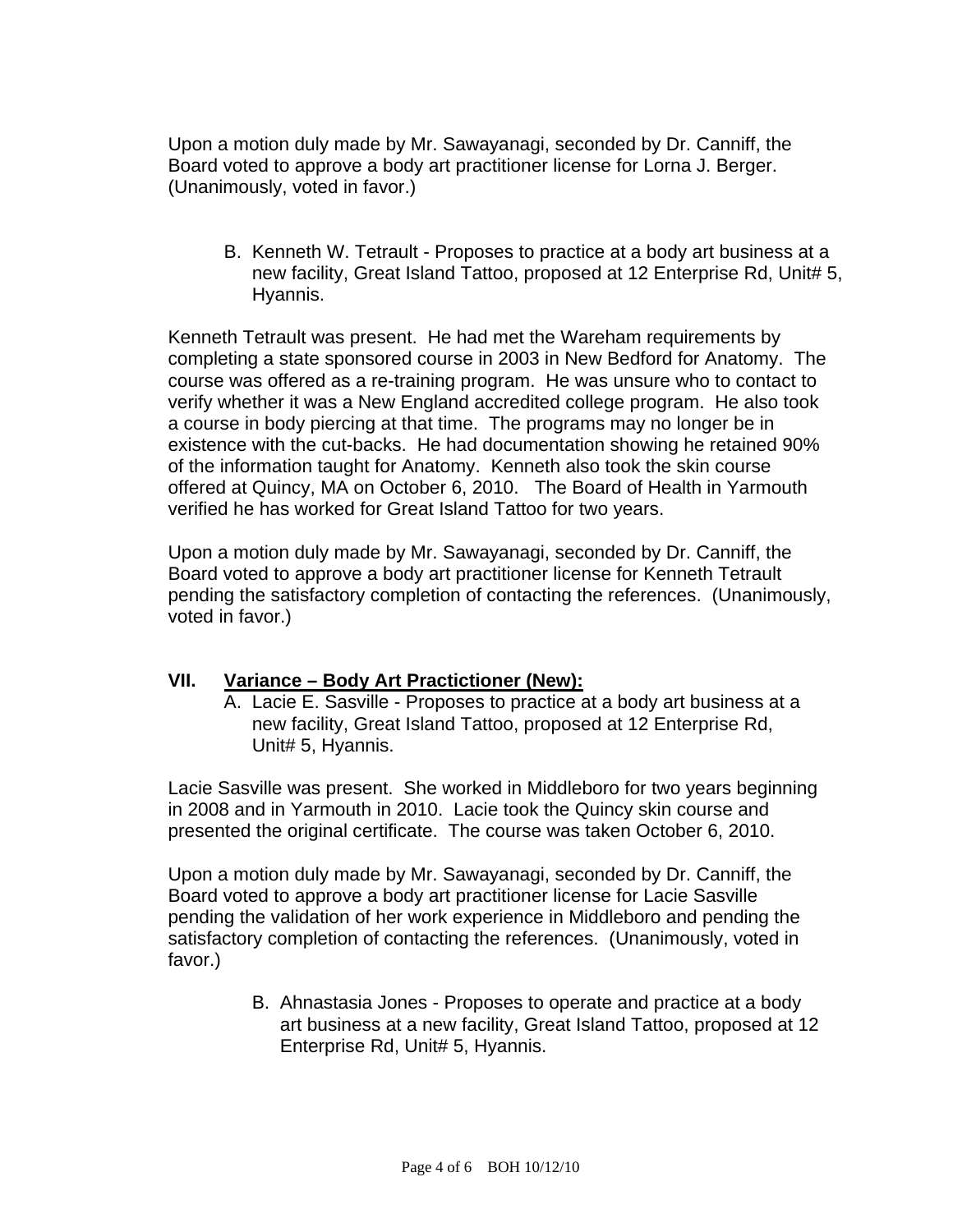Ahnastasia Jones was present. She has worked for Lorna at Great Island Tattoo in Yarmouth for over two years. The Board of Health in Yarmouth confirmed this and said there have not been any problems. Ahnastasia took the Quincy skin course and had submitted her certificate to the Board.

Upon a motion duly made by Dr. Canniff, seconded by Mr. Sawayanagi, the Board voted to approve a body art practitioner license for Ahnastasia Jones pending the satisfactory completion of contacting the references. (Unanimously, voted in favor.)

## **VIII. Use of foam at the demolition of Sandy Neck's old bathhouse.**

Withdrawn. No known environmental issues with the use of foam.

## **ADDITION:**

#### **IX. Variance – Food (New):**

Temporary Food Event: March of the Horribles – Parade and Town Green food event from 12:00pm – 4:00 pm on Sunday, October 24, 2010.

Ed Rosario, Eclectic Café, and Ian Parent, La Petite France, were present.

There are three food establishments currently licensed by the town who submitted paperwork to serve food at the town green: Eclectic Café, La Petite France and Atlantic Amusements – Carousel.

A refrigerated truck will be shared by La Petite France and Eclectic Café, along with a generator. All proper food handling requirements will be met. The food will be set up and ready for inspection at 11:00am.

Upon a motion duly made by Dr. Canniff, seconded by Mr. Sawayanagi, the Board voted to approve the temporary food event. (Unanimously, voted in favor.)

# **X. Comments / Other:**

- 1) Tight Tank Project: Dr. Canniff will be in to review the project.
- 2) Dr. Canniff asked Mr. McKean to contact the Falmouth Board of Health to request a copy of any studies performed on health issues concerning wind turbines. If any other towns in vicinity have similar reports, copies will be obtained.